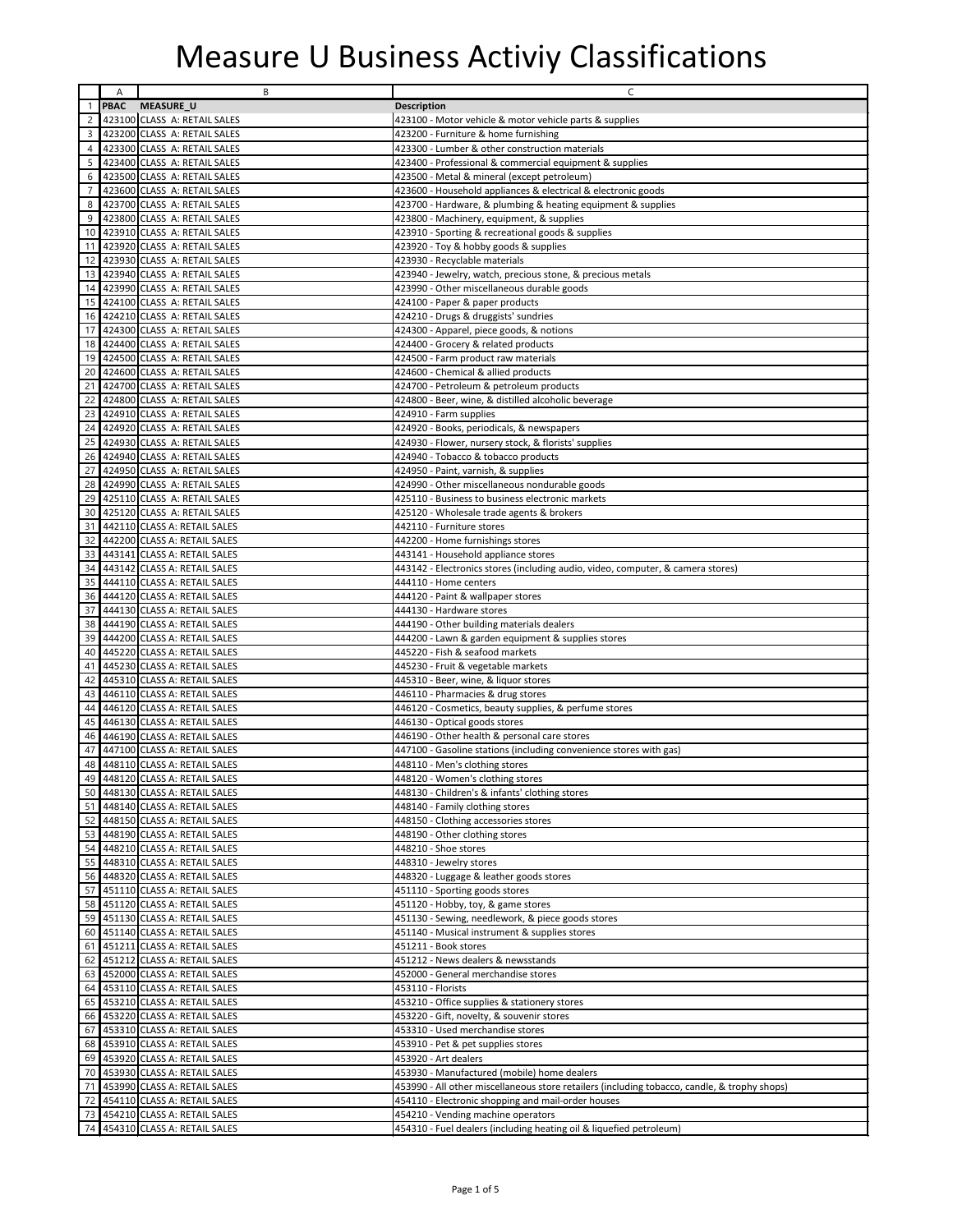|              | Α           | В                                                                                                      | C                                                                                                    |
|--------------|-------------|--------------------------------------------------------------------------------------------------------|------------------------------------------------------------------------------------------------------|
| $\mathbf{1}$ | <b>PBAC</b> | <b>MEASURE_U</b>                                                                                       | <b>Description</b>                                                                                   |
| 75           |             | 454390 CLASS A: RETAIL SALES                                                                           | 454390 - Other direct selling establishments (including door-to-door retailing, frozen food plan pro |
| 76           |             | 722300 CLASS A: RETAIL SALES                                                                           | 722300 - Special food services (including food service contractors & caterers)                       |
| 77           |             | 722410 CLASS A: RETAIL SALES                                                                           | 722410 - Drinking places (alcoholic beverages)                                                       |
| 78           |             | 722511 CLASS A: RETAIL SALES                                                                           | 722511 - Full-service restaurants                                                                    |
| 79           |             | 722513 CLASS A: RETAIL SALES                                                                           | 722513 - Limited-service restaurants                                                                 |
| 80           |             | 722514 CLASS A: RETAIL SALES                                                                           | 722514 - Cafeterias & buffets                                                                        |
| 81           |             | 722515 CLASS A: RETAIL SALES                                                                           | 722515 - Snack & non-alcoholic beverage bars                                                         |
| 82           |             | 445100 CLASS B: GROCERS                                                                                | 445100 - Grocery stores (including supermarkets & convenience stores without gas)                    |
| 83           |             | 445210 CLASS B: GROCERS                                                                                | 445210 - Meat markets                                                                                |
| 84           |             | 445290 CLASS B: GROCERS                                                                                | 445290 - Other specialty food stores                                                                 |
| 85           |             | 311110 CLASS C: AUTOMOBLIE SALES, MANUFACTURING                                                        | 311110 - Animal food mfg.                                                                            |
| 86           |             | 311200 CLASS C: AUTOMOBLIE SALES, MANUFACTURING                                                        | 311200 - Grain & oilseed milling                                                                     |
| 87           |             | 311300 CLASS C: AUTOMOBLIE SALES, MANUFACTURING                                                        | 311300 - Sugar & confectionery product mfg.                                                          |
|              |             | 88 311400 CLASS C: AUTOMOBLIE SALES, MANUFACTURING                                                     | 311400 - Fruit & vegetable preserving & speciality food mfg.                                         |
| 89           |             | 311500 CLASS C: AUTOMOBLIE SALES, MANUFACTURING                                                        | 311500 - Dairy product mfg.                                                                          |
| 90           |             | 311610 CLASS C: AUTOMOBLIE SALES, MANUFACTURING                                                        | 311610 - Animal slaughtering & processing                                                            |
| 91           |             | 311710 CLASS C: AUTOMOBLIE SALES, MANUFACTURING                                                        | 311710 - Seafood product preparation & packaging                                                     |
| 92           |             | 311800 CLASS C: AUTOMOBLIE SALES, MANUFACTURING                                                        | 311800 - Bakeries, tortilla, & dry pasta mfg.                                                        |
| 93           |             | 311900 CLASS C: AUTOMOBLIE SALES, MANUFACTURING                                                        | 311900 - Other food mfg. (including coffee, tea, flavorings, & seasonings)                           |
| 94<br>95     |             | 312000 CLASS C: AUTOMOBLIE SALES, MANUFACTURING                                                        | 312000 - Beverage & tobacco product mfg.                                                             |
| 96           |             | 313000 CLASS C: AUTOMOBLIE SALES, MANUFACTURING                                                        | 313000 - Textile mills                                                                               |
| 97           |             | 314000 CLASS C: AUTOMOBLIE SALES, MANUFACTURING<br>315000 CLASS C: AUTOMOBLIE SALES, MANUFACTURING     | 314000 - Textile product mills                                                                       |
|              |             | 98 316110 CLASS C: AUTOMOBLIE SALES, MANUFACTURING                                                     | 315000 - Apparel mfg.<br>316110 - Leather & hide tanning & finishing                                 |
| 99           |             | 316210 CLASS C: AUTOMOBLIE SALES, MANUFACTURING                                                        | 316210 - Footwear mfg. (including leather, rubber, & plastics)                                       |
| 100          |             | 316990 CLASS C: AUTOMOBLIE SALES, MANUFACTURING                                                        | 316990 - Other leather & allied product mfg.                                                         |
|              |             | 101 321000 CLASS C: AUTOMOBLIE SALES, MANUFACTURING                                                    | 321000 - Wood product mfg.                                                                           |
|              |             | 102 322000 CLASS C: AUTOMOBLIE SALES, MANUFACTURING                                                    | 322000 - Paper mfg.                                                                                  |
| 103          |             | 323100 CLASS C: AUTOMOBLIE SALES, MANUFACTURING                                                        | 323100 - Printing & related support activities                                                       |
|              |             | 104 324100 CLASS C: AUTOMOBLIE SALES, MANUFACTURING                                                    | 324100 - Petroleum & coal products mfg.                                                              |
|              |             | 105 325100 CLASS C: AUTOMOBLIE SALES, MANUFACTURING                                                    | 325100 - Basic chemical mfg.                                                                         |
| 106          |             | 325200 CLASS C: AUTOMOBLIE SALES, MANUFACTURING                                                        | 325200 - Resin, synthetic rubber, & artificial & synthetic fibers & filaments mfg.                   |
| 107          |             | 325300 CLASS C: AUTOMOBLIE SALES, MANUFACTURING                                                        | 325300 - Pesticide, fertilizer, & other agricultural chemical mfg.                                   |
|              |             | 108 325410 CLASS C: AUTOMOBLIE SALES, MANUFACTURING                                                    | 325410 - Pharmaceutical & medicine mfg.                                                              |
|              |             | 109 325500 CLASS C: AUTOMOBLIE SALES, MANUFACTURING                                                    | 325500 - Paint, coating, & adhesive mfg.                                                             |
|              |             | 110 325600 CLASS C: AUTOMOBLIE SALES, MANUFACTURING                                                    | 325600 - Soap, cleaning compound, & toilet preparation mfg.                                          |
|              |             | 111 325900 CLASS C: AUTOMOBLIE SALES, MANUFACTURING                                                    | 325900 - Other chemical product & preparation mfg.                                                   |
|              |             | 112 326000 CLASS C: AUTOMOBLIE SALES, MANUFACTURING                                                    | 326000 - Plastics & rubber products mfg.                                                             |
|              |             | 113 327100 CLASS C: AUTOMOBLIE SALES, MANUFACTURING                                                    | 327100 - Clay product & refractory mfg.                                                              |
|              |             | 114 327210 CLASS C: AUTOMOBLIE SALES, MANUFACTURING                                                    | 327210 - Glass & glass product mfg.                                                                  |
|              |             | 115 327300 CLASS C: AUTOMOBLIE SALES, MANUFACTURING                                                    | 327300 - Cement & concrete product mfg.                                                              |
|              |             | 116 327400 CLASS C: AUTOMOBLIE SALES, MANUFACTURING                                                    | 327400 - Lime & gypsum product mfg.                                                                  |
|              |             | 117 327900 CLASS C: AUTOMOBLIE SALES, MANUFACTURING                                                    | 327900 - Other nonmetallic mineral product mfg.                                                      |
| 119          |             | 118 331000 CLASS C: AUTOMOBLIE SALES, MANUFACTURING<br>332000 CLASS C: AUTOMOBLIE SALES, MANUFACTURING | 331000 - Primary metal mfg.<br>332000 - Fabricated metal product mfg.                                |
| 120          |             | 333000 CLASS C: AUTOMOBLIE SALES, MANUFACTURING                                                        | 333000 - Machinery mfg.                                                                              |
| 121          |             | 334000 CLASS C: AUTOMOBLIE SALES, MANUFACTURING                                                        | 334000 - Computer & electronic product mfg.                                                          |
|              |             | 122 335000 CLASS C: AUTOMOBLIE SALES, MANUFACTURING                                                    | 335000 - Electrical equipment, appliance, & component mfg.                                           |
|              |             | 123 336000 CLASS C: AUTOMOBLIE SALES, MANUFACTURING                                                    | 336000 - Transportation equipment mfg.                                                               |
|              |             | 124 337000 CLASS C: AUTOMOBLIE SALES, MANUFACTURING                                                    | 337000 - Furniture & related product mfg.                                                            |
|              |             | 125 339110 CLASS C: AUTOMOBLIE SALES, MANUFACTURING                                                    | 339110 - Medical equipment & supplies mfg.                                                           |
|              |             | 126 339900 CLASS C: AUTOMOBLIE SALES, MANUFACTURING                                                    | 339900 - Other miscellaneous mfg.                                                                    |
|              |             | 127 441110 CLASS C: AUTOMOBLIE SALES, MANUFACTURING                                                    | 441110 - New car dealers                                                                             |
|              |             | 128 441120 CLASS C: AUTOMOBLIE SALES, MANUFACTURING                                                    | 441120 - Used car dealers                                                                            |
| 129          |             | 441210 CLASS C: AUTOMOBLIE SALES, MANUFACTURING                                                        | 441210 - Recreational vehicle dealers (including motor home & travel trailer dealers)                |
|              |             | 130 441222 CLASS C: AUTOMOBLIE SALES, MANUFACTURING                                                    | 441222 - Boat dealers                                                                                |
|              |             | 131 441228 CLASS C: AUTOMOBLIE SALES, MANUFACTURING                                                    | 441228 - Motorcycle, ATV, & all other motor vehicle dealers                                          |
|              |             | 132 441300 CLASS C: AUTOMOBLIE SALES, MANUFACTURING                                                    | 441300 - Automotive parts, accessories, & tire stores                                                |
|              |             | 133 721100 CLASS E: HOTEL/MOTEL                                                                        | 721100 - Traveler accommodation (including hotels, motels, & bed & breakfast inns)                   |
|              |             | 134 721210 CLASS E: HOTEL/MOTEL                                                                        | 721210 - RV (recreational vehicle) parks & recreational camps                                        |
|              |             | 135 721310 CLASS E: HOTEL/MOTEL                                                                        | 721310 - Rooming & boarding houses, dormitories, & workers' camps                                    |
|              |             | 136 236100 CLASS F: CONSTRUCTION CONTRACTOR                                                            | 236100 - Residential building construction                                                           |
| 137          |             | 236200 CLASS F: CONSTRUCTION CONTRACTOR                                                                | 236200 - Nonresidential building construction                                                        |
|              |             | 138 237100 CLASS F: CONSTRUCTION CONTRACTOR<br>139 237210 CLASS F: CONSTRUCTION CONTRACTOR             | 237100 - Utility system construction<br>237210 - Land subdivision                                    |
|              |             | 140 237310 CLASS F: CONSTRUCTION CONTRACTOR                                                            | 237310 - Highway, street, & bridge construction                                                      |
|              |             | 141 237990 CLASS F: CONSTRUCTION CONTRACTOR                                                            | 237990 - Other heavy & civil engineering construction                                                |
|              |             | 142 238110 CLASS F: CONSTRUCTION CONTRACTOR                                                            | 238110 - Poured concrete foundation & structure contractors                                          |
| 143          |             | 238120 CLASS F: CONSTRUCTION CONTRACTOR                                                                | 238120 - Structural steel & precast concrete construction contractors                                |
|              |             | 144 238130 CLASS F: CONSTRUCTION CONTRACTOR                                                            | 238130 - Framing carpentry contractors                                                               |
|              |             | 145 238140 CLASS F: CONSTRUCTION CONTRACTOR                                                            | 238140 - Masonry contractors                                                                         |
|              |             | 146 238150 CLASS F: CONSTRUCTION CONTRACTOR                                                            | 238150 - Glass & glazing contractors                                                                 |
|              |             | 147 238160 CLASS F: CONSTRUCTION CONTRACTOR                                                            | 238160 - Roofing contractors                                                                         |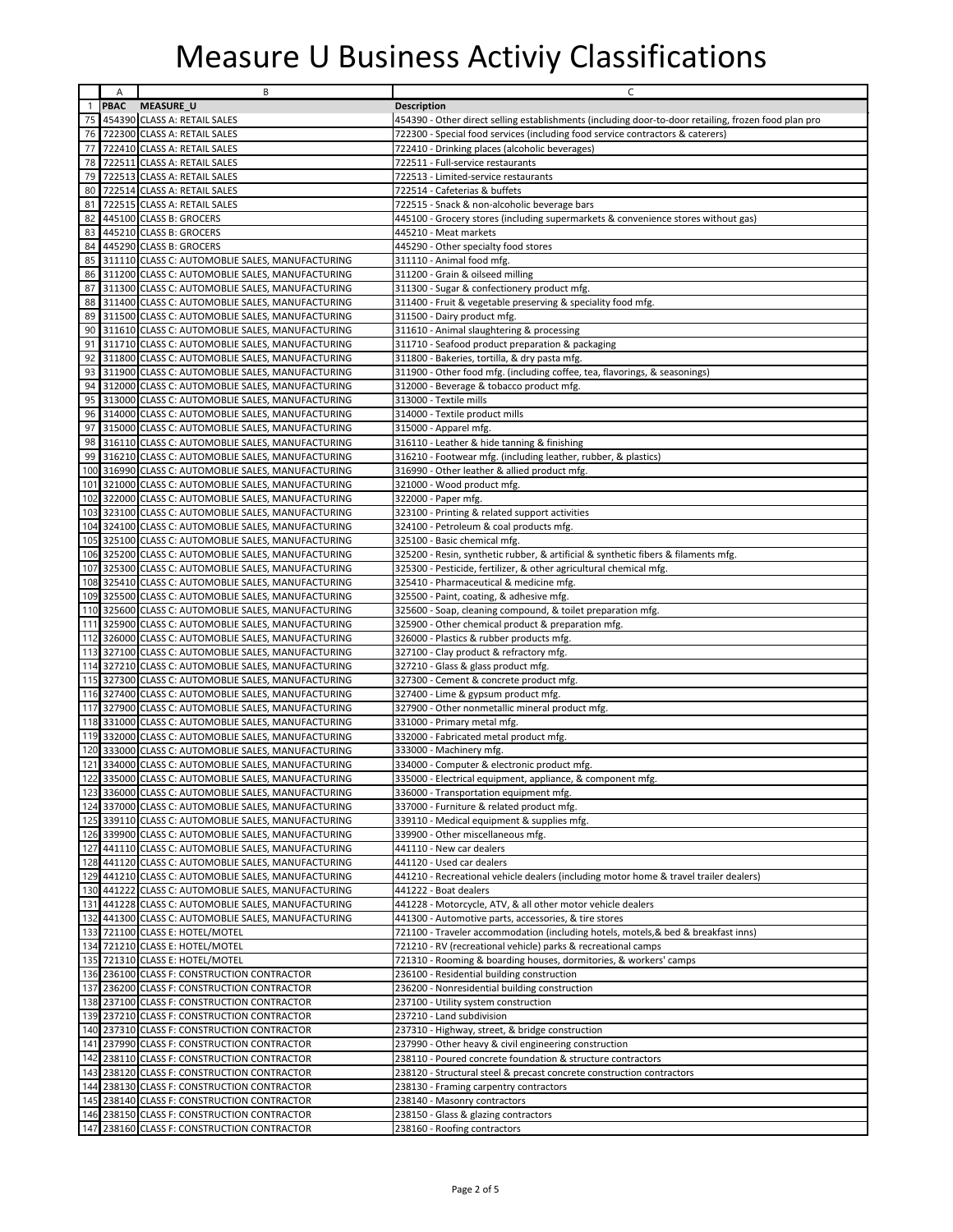|              | A           | B                                                          | C                                                                                                    |
|--------------|-------------|------------------------------------------------------------|------------------------------------------------------------------------------------------------------|
| $\mathbf{1}$ | <b>PBAC</b> | MEASURE_U                                                  | <b>Description</b>                                                                                   |
| 148          |             | 238170 CLASS F: CONSTRUCTION CONTRACTOR                    | 238170 - Siding contractors                                                                          |
| 149          |             | 238190 CLASS F: CONSTRUCTION CONTRACTOR                    | 238190 - Other foundation, structure, & building exterior contractors                                |
| 150          |             | 238210 CLASS F: CONSTRUCTION CONTRACTOR                    | 238210 - Electrical contractors                                                                      |
| 151          |             | 238220 CLASS F: CONSTRUCTION CONTRACTOR                    | 238220 - Plumbing, heating & air-conditioning contractors                                            |
| 152          |             | 238290 CLASS F: CONSTRUCTION CONTRACTOR                    | 238290 - Other building equipment contractors                                                        |
| 153          |             | 238310 CLASS F: CONSTRUCTION CONTRACTOR                    | 238310 - Drywall & insulation contractors                                                            |
| 154          |             | 238320 CLASS F: CONSTRUCTION CONTRACTOR                    | 238320 - Painting & wall covering contractors                                                        |
| 155          |             | 238330 CLASS F: CONSTRUCTION CONTRACTOR                    | 238330 - Flooring contractors                                                                        |
| 156          |             | 238340 CLASS F: CONSTRUCTION CONTRACTOR                    | 238340 - Tile & terrazzo contractors                                                                 |
| 157          |             | 238350 CLASS F: CONSTRUCTION CONTRACTOR                    | 238350 - Finish carpentry contractors                                                                |
| 158          |             |                                                            |                                                                                                      |
|              |             | 238390 CLASS F: CONSTRUCTION CONTRACTOR                    | 238390 - Other building finishing contractors                                                        |
| 159          |             | 238910 CLASS F: CONSTRUCTION CONTRACTOR                    | 238910 - Site preparation contractors                                                                |
| 160          |             | 238990 CLASS F: CONSTRUCTION CONTRACTOR                    | 238990 - All other specialty trade contractors                                                       |
|              |             | 161 112900 CLASS G: BUSINESS AND PERSONAL SERVICES         | 112900 - Animal production (including breeding of cats and dogs)                                     |
|              |             | 162 113000 CLASS G: BUSINESS AND PERSONAL SERVICES         | 113000 - Forestry & logging (including forest nurseries & timber tracts)                             |
| 163          |             | 114110 CLASS G: BUSINESS AND PERSONAL SERVICES             | 114110 - Fishing                                                                                     |
| 164          |             | 114210 CLASS G: BUSINESS AND PERSONAL SERVICES             | 114210 - Hunting & trapping                                                                          |
| 165          |             | 115110 CLASS G: BUSINESS AND PERSONAL SERVICES             | 115110 - Support activities for crop production (including cotton ginning, soil preparation, plantin |
|              |             | 166 115210 CLASS G: BUSINESS AND PERSONAL SERVICES         | 115210 - Support activities for animal production (including farriers)                               |
|              |             | 167 115310 CLASS G: BUSINESS AND PERSONAL SERVICES         | 115310 - Support activities for forestry                                                             |
|              |             | 168 511000 CLASS G: BUSINESS AND PERSONAL SERVICES         | 511000 - Publishing industries (except Internet)                                                     |
|              |             | 169 515000 CLASS G: BUSINESS AND PERSONAL SERVICES         | 515000 - Broadcasting (except Internet)                                                              |
|              |             | 170 517000 CLASS G: BUSINESS AND PERSONAL SERVICES         | 517000 - Telecommunications & Internet service providers                                             |
|              |             | 171 532100 CLASS G: BUSINESS AND PERSONAL SERVICES         | 532100 - Automotive equipment rental & leasing                                                       |
|              |             | 172 532210 CLASS G: BUSINESS AND PERSONAL SERVICES         |                                                                                                      |
|              |             |                                                            | 532210 - Consumer electronics & appliances rental                                                    |
| 173          |             | 532281 CLASS G: BUSINESS AND PERSONAL SERVICES             | 532281 - Formal wear & costume rental                                                                |
|              |             | 174 532282 CLASS G: BUSINESS AND PERSONAL SERVICES         | 532282 - Video tape & disc rental                                                                    |
|              |             | 175 532283 CLASS G: BUSINESS AND PERSONAL SERVICES         | 532283 - Home health equipment rental                                                                |
|              |             | 176 532284 CLASS G: BUSINESS AND PERSONAL SERVICES         | 532284 - Recreational goods rental                                                                   |
| 177          |             | 532289 CLASS G: BUSINESS AND PERSONAL SERVICES             | 532289 - Other consumer goods rental                                                                 |
|              |             | 178 532310 CLASS G: BUSINESS AND PERSONAL SERVICES         | 532310 - General rental centers                                                                      |
| 179          |             | 532400 CLASS G: BUSINESS AND PERSONAL SERVICES             | 532400 - Commercial & industrial machinery & equipment rental & leasing                              |
| 180          |             | 711100 CLASS G: BUSINESS AND PERSONAL SERVICES             | 711100 - Performing arts companies                                                                   |
|              |             | 181 711210 CLASS G: BUSINESS AND PERSONAL SERVICES         | 711210 - Spectator sports (including professional sports clubs & racetrack operations)               |
| 182          |             | 711300 CLASS G: BUSINESS AND PERSONAL SERVICES             | 711300 - Promoters of performing arts, sports, & similar events                                      |
| 183          |             | 711410 CLASS G: BUSINESS AND PERSONAL SERVICES             | 711410 - Agents & managers for artists, athletes, entertainers, & other public figures               |
| 184          |             | 711510 CLASS G: BUSINESS AND PERSONAL SERVICES             | 711510 - Independent artists, writers, & performers                                                  |
| 185          |             | 712100 CLASS G: BUSINESS AND PERSONAL SERVICES             | 712100 - Museums, historical sites, & similar institutions                                           |
| 186          |             | 713100 CLASS G: BUSINESS AND PERSONAL SERVICES             | 713100 - Amusement parks & arcades                                                                   |
| 187          |             | 713200 CLASS G: BUSINESS AND PERSONAL SERVICES             | 713200 - Gambling industries                                                                         |
| 188          |             | 713900 CLASS G: BUSINESS AND PERSONAL SERVICES             | 713900 - Other amusement & recreation services (including golf courses, skiing facilities, marinas,  |
| 189          |             | 811110 CLASS G: BUSINESS AND PERSONAL SERVICES             | 811110 - Automotive mechanical & electrical repair & maintenance                                     |
| 190          |             | 811120 CLASS G: BUSINESS AND PERSONAL SERVICES             | 811120 - Automotive body, paint, interior, & glass repair                                            |
| 191          |             | 811190 CLASS G: BUSINESS AND PERSONAL SERVICES             | 811190 - Other automotive repair & maintenance (including oil change & lubrication shops & car washe |
| 192          |             | 811210 CLASS G: BUSINESS AND PERSONAL SERVICES             | 811210 - Electronic & precision equipment repair & maintenance                                       |
| 193          |             | 811310 CLASS G: BUSINESS AND PERSONAL SERVICES             | 811310 - Commercial & industrial machinery & equipment (except automotive & electronic) repair & mai |
| 194          |             | 811410 CLASS G: BUSINESS AND PERSONAL SERVICES             | 811410 - Home & garden equipment & appliance repair & maintenance                                    |
|              |             | 195 811420 CLASS G: BUSINESS AND PERSONAL SERVICES         | 811420 - Reupholstery & furniture repair                                                             |
|              |             | 196 811430 CLASS G: BUSINESS AND PERSONAL SERVICES         | 811430 - Footwear & leather goods repair                                                             |
|              |             | 197 811490 CLASS G: BUSINESS AND PERSONAL SERVICES         | 811490 - Other personal & household goods repair & maintenance                                       |
|              |             | 198 812111 CLASS G: BUSINESS AND PERSONAL SERVICES         | 812111 - Barber shops                                                                                |
|              |             | 199 812112 CLASS G: BUSINESS AND PERSONAL SERVICES         |                                                                                                      |
|              |             |                                                            | 812112 - Beauty salons                                                                               |
|              |             | 200 812113 CLASS G: BUSINESS AND PERSONAL SERVICES         | 812113 - Nail salons                                                                                 |
|              |             | 201 812190 CLASS G: BUSINESS AND PERSONAL SERVICES         | 812190 - Other personal care services (including diet & weight reducing centers)                     |
| 202          |             | 812210 CLASS G: BUSINESS AND PERSONAL SERVICES             | 812210 - Funeral homes & funeral services                                                            |
| 203          |             | 812220 CLASS G: BUSINESS AND PERSONAL SERVICES             | 812220 - Cemeteries & crematories                                                                    |
| 204          |             | 812310 CLASS G: BUSINESS AND PERSONAL SERVICES             | 812310 - Coin-operated laundries & drycleaners                                                       |
|              |             | 205 812320 CLASS G: BUSINESS AND PERSONAL SERVICES         | 812320 - Drycleaning & laundry services (except coin-operated) (including laundry & drycleaning drop |
|              |             | 206 812330 CLASS G: BUSINESS AND PERSONAL SERVICES         | 812330 - Linen & uniform supply                                                                      |
| 207          |             | 812910 CLASS G: BUSINESS AND PERSONAL SERVICES             | 812910 - Pet care (except veterinary) services                                                       |
|              |             | 208 812920 CLASS G: BUSINESS AND PERSONAL SERVICES         | 812920 - Photofinishing                                                                              |
| 209          |             | 812930 CLASS G: BUSINESS AND PERSONAL SERVICES             | 812930 - Parking lots & garages                                                                      |
|              |             | 210 812990 CLASS G: BUSINESS AND PERSONAL SERVICES         | 812990 - All other personal services                                                                 |
|              |             | 211 512100 CLASS H: PROFESSIONAL/SEMI-PROFESSIONAL SERVICE | 512100 - Motion picture & video industries (except video rental)                                     |
|              |             | 212 512200 CLASS H: PROFESSIONAL/SEMI-PROFESSIONAL SERVICE | 512200 - Sound recording industries                                                                  |
|              |             | 213 518210 CLASS H: PROFESSIONAL/SEMI-PROFESSIONAL SERVICE | 518210 - Data processing, hosting, & related services                                                |
|              |             | 214 519100 CLASS H: PROFESSIONAL/SEMI-PROFESSIONAL SERVICE | 519100 - Other information services (including news syndicates & libraries, Internet publishing & br |
|              |             | 215 522100 CLASS H: PROFESSIONAL/SEMI-PROFESSIONAL SERVICE | 522100 - Depository credit intermediation (including commercial banking, savings institutions, & cre |
|              |             | 216 522200 CLASS H: PROFESSIONAL/SEMI-PROFESSIONAL SERVICE | 522200 - Nondepository credit intermediation (including sales financing & consumer lending)          |
|              |             | 217 522300 CLASS H: PROFESSIONAL/SEMI-PROFESSIONAL SERVICE | 522300 - Activities related to credit intermediation (including loan brokers)                        |
|              |             | 218 523110 CLASS H: PROFESSIONAL/SEMI-PROFESSIONAL SERVICE |                                                                                                      |
|              |             |                                                            | 523110 - Investment bankers & securities dealers                                                     |
|              |             | 219 523120 CLASS H: PROFESSIONAL/SEMI-PROFESSIONAL SERVICE | 523120 - Securities brokers                                                                          |
|              |             | 220 523130 CLASS H: PROFESSIONAL/SEMI-PROFESSIONAL SERVICE | 523130 - Commodity contracts dealers                                                                 |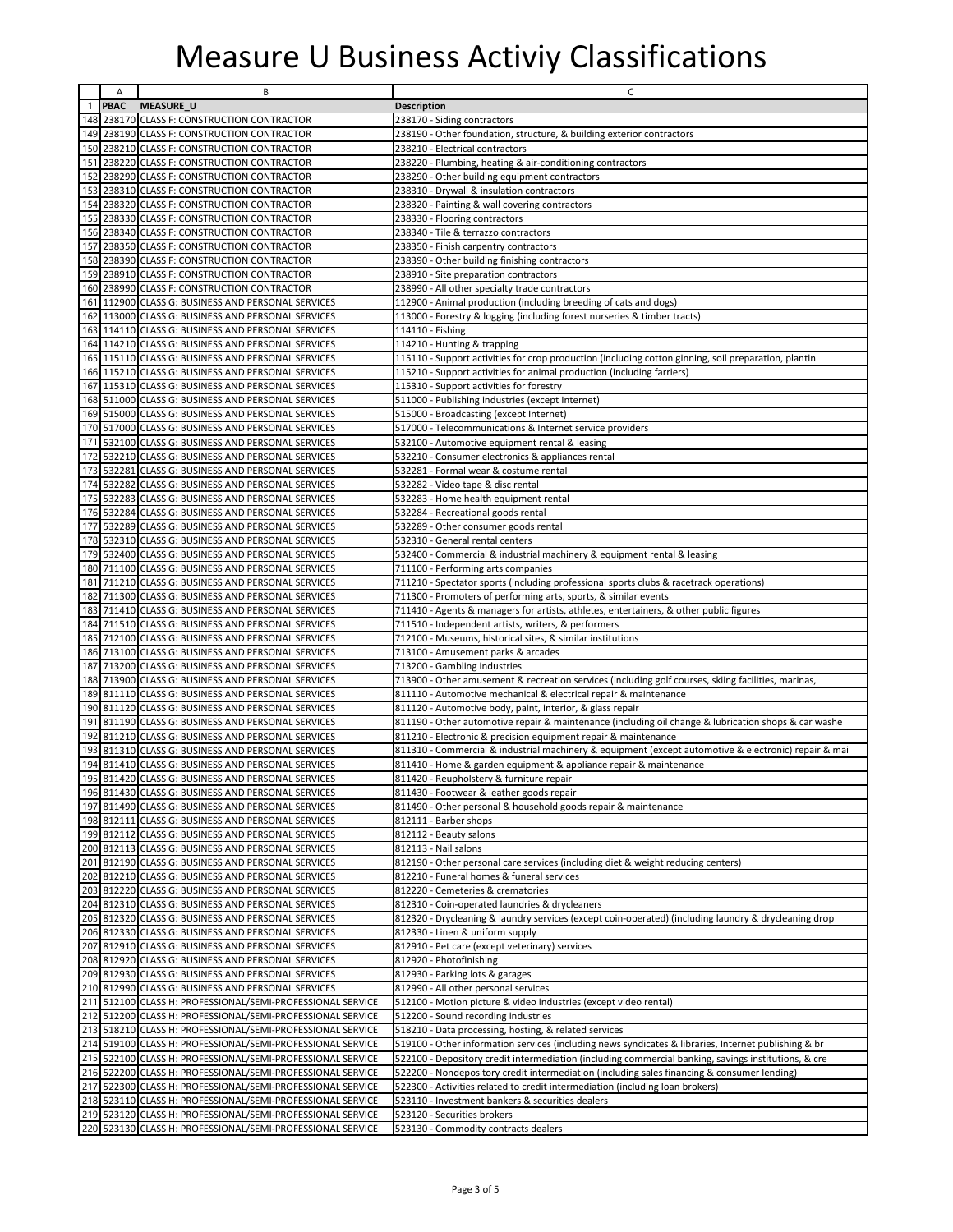|            | Α      | B                                                                                                                                                                                                                | C                                                                                                                                                              |
|------------|--------|------------------------------------------------------------------------------------------------------------------------------------------------------------------------------------------------------------------|----------------------------------------------------------------------------------------------------------------------------------------------------------------|
|            | 1 PBAC | <b>MEASURE_U</b>                                                                                                                                                                                                 | <b>Description</b>                                                                                                                                             |
|            |        | 221 523140 CLASS H: PROFESSIONAL/SEMI-PROFESSIONAL SERVICE                                                                                                                                                       | 523140 - Commodity contracts brokers                                                                                                                           |
| 222        |        | 523210 CLASS H: PROFESSIONAL/SEMI-PROFESSIONAL SERVICE                                                                                                                                                           | 523210 - Securities & commodity exchanges                                                                                                                      |
| 223        |        | 523900 CLASS H: PROFESSIONAL/SEMI-PROFESSIONAL SERVICE                                                                                                                                                           | 523900 - Other financial investment activities (including investment advice)                                                                                   |
| 224        |        | 524210 CLASS H: PROFESSIONAL/SEMI-PROFESSIONAL SERVICE                                                                                                                                                           | 524210 - Insurance agencies & brokerages                                                                                                                       |
| 225        |        | 524290 CLASS H: PROFESSIONAL/SEMI-PROFESSIONAL SERVICE                                                                                                                                                           | 524290 - Other insurance related activities                                                                                                                    |
| 226        |        | 541100 CLASS H: PROFESSIONAL/SEMI-PROFESSIONAL SERVICE                                                                                                                                                           | 541100 - Legal services                                                                                                                                        |
| 227        |        | 541211 CLASS H: PROFESSIONAL/SEMI-PROFESSIONAL SERVICE                                                                                                                                                           | 541211 - Offices of certified public accountants                                                                                                               |
| 228        |        | 541213 CLASS H: PROFESSIONAL/SEMI-PROFESSIONAL SERVICE                                                                                                                                                           | 541213 - Tax preparation services                                                                                                                              |
| 229        |        | 541214 CLASS H: PROFESSIONAL/SEMI-PROFESSIONAL SERVICE                                                                                                                                                           | 541214 - Payroll services                                                                                                                                      |
| 230        |        | 541219 CLASS H: PROFESSIONAL/SEMI-PROFESSIONAL SERVICE                                                                                                                                                           | 541219 - Other accounting services                                                                                                                             |
|            |        | 231 541310 CLASS H: PROFESSIONAL/SEMI-PROFESSIONAL SERVICE                                                                                                                                                       | 541310 - Architectural services                                                                                                                                |
| 232        |        | 541320 CLASS H: PROFESSIONAL/SEMI-PROFESSIONAL SERVICE                                                                                                                                                           | 541320 - Landscape architecture services                                                                                                                       |
| 233        |        | 541330 CLASS H: PROFESSIONAL/SEMI-PROFESSIONAL SERVICE                                                                                                                                                           | 541330 - Engineering services                                                                                                                                  |
| 234        |        | 541340 CLASS H: PROFESSIONAL/SEMI-PROFESSIONAL SERVICE                                                                                                                                                           | 541340 - Drafting services                                                                                                                                     |
| 235        |        | 541350 CLASS H: PROFESSIONAL/SEMI-PROFESSIONAL SERVICE                                                                                                                                                           | 541350 - Building inspection services                                                                                                                          |
| 236        |        | 541360 CLASS H: PROFESSIONAL/SEMI-PROFESSIONAL SERVICE                                                                                                                                                           | 541360 - Geophysical surveying & mapping services                                                                                                              |
| 237        |        | 541370 CLASS H: PROFESSIONAL/SEMI-PROFESSIONAL SERVICE                                                                                                                                                           | 541370 - Surveying & mapping (except geophysical) services                                                                                                     |
| 238        |        | 541380 CLASS H: PROFESSIONAL/SEMI-PROFESSIONAL SERVICE                                                                                                                                                           | 541380 - Testing laboratories                                                                                                                                  |
| 239        |        | 541400 CLASS H: PROFESSIONAL/SEMI-PROFESSIONAL SERVICE                                                                                                                                                           | 541400 - Specialized design services (including interior, industrial, graphic, & fashion design)                                                               |
| 240        |        | 541510 CLASS H: PROFESSIONAL/SEMI-PROFESSIONAL SERVICE                                                                                                                                                           | 541510 - Computer systems design & related services                                                                                                            |
| 241        |        | 541600 CLASS H: PROFESSIONAL/SEMI-PROFESSIONAL SERVICE                                                                                                                                                           | 541600 - Management, scientific, & technical consulting services                                                                                               |
| 242        |        | 541700 CLASS H: PROFESSIONAL/SEMI-PROFESSIONAL SERVICE                                                                                                                                                           | 541700 - Scientific research & development services                                                                                                            |
| 243        |        | 541800 CLASS H: PROFESSIONAL/SEMI-PROFESSIONAL SERVICE                                                                                                                                                           | 541800 - Advertising & related services                                                                                                                        |
| 244        |        | 541910 CLASS H: PROFESSIONAL/SEMI-PROFESSIONAL SERVICE                                                                                                                                                           | 541910 - Market research & public opinion polling                                                                                                              |
| 245        |        | 541920 CLASS H: PROFESSIONAL/SEMI-PROFESSIONAL SERVICE                                                                                                                                                           | 541920 - Photographic services                                                                                                                                 |
| 246        |        | 541930 CLASS H: PROFESSIONAL/SEMI-PROFESSIONAL SERVICE                                                                                                                                                           | 541930 - Translation & interpretation services                                                                                                                 |
| 247        |        | 541940 CLASS H: PROFESSIONAL/SEMI-PROFESSIONAL SERVICE                                                                                                                                                           | 541940 - Veterinary services                                                                                                                                   |
| 248        |        | 541990 CLASS H: PROFESSIONAL/SEMI-PROFESSIONAL SERVICE                                                                                                                                                           | 541990 - All other professional, scientific, & technical services                                                                                              |
| 249        |        | 611000 CLASS H: PROFESSIONAL/SEMI-PROFESSIONAL SERVICE                                                                                                                                                           | 611000 - Educational services (including schools, colleges, & universities)                                                                                    |
| 250        |        | 621111 CLASS H: PROFESSIONAL/SEMI-PROFESSIONAL SERVICE                                                                                                                                                           | 621111 - Offices of physicians (except mental health specialists)                                                                                              |
| 251<br>252 |        | 621112 CLASS H: PROFESSIONAL/SEMI-PROFESSIONAL SERVICE                                                                                                                                                           | 621112 - Offices of physicians, mental health specialists                                                                                                      |
| 253        |        | 621210 CLASS H: PROFESSIONAL/SEMI-PROFESSIONAL SERVICE                                                                                                                                                           | 621210 - Offices of dentists<br>621310 - Offices of chiropractors                                                                                              |
| 254        |        | 621310 CLASS H: PROFESSIONAL/SEMI-PROFESSIONAL SERVICE<br>621320 CLASS H: PROFESSIONAL/SEMI-PROFESSIONAL SERVICE                                                                                                 | 621320 - Offices of optometrists                                                                                                                               |
| 255        |        | 621330 CLASS H: PROFESSIONAL/SEMI-PROFESSIONAL SERVICE                                                                                                                                                           | 621330 - Offices of mental health practitioners (except physicians)                                                                                            |
| 256        |        | 621340 CLASS H: PROFESSIONAL/SEMI-PROFESSIONAL SERVICE                                                                                                                                                           | 621340 - Offices of physical, occupational & speech therapists, & audiologists                                                                                 |
| 257        |        | 621391 CLASS H: PROFESSIONAL/SEMI-PROFESSIONAL SERVICE                                                                                                                                                           | 621391 - Offices of podiatrists                                                                                                                                |
| 258        |        | 621399 CLASS H: PROFESSIONAL/SEMI-PROFESSIONAL SERVICE                                                                                                                                                           | 621399 - Offices of all other miscellaneous health practitioners                                                                                               |
| 259        |        | 621400 CLASS H: PROFESSIONAL/SEMI-PROFESSIONAL SERVICE                                                                                                                                                           | 621400 - Outpatient care centers                                                                                                                               |
| 260        |        | 621510 CLASS H: PROFESSIONAL/SEMI-PROFESSIONAL SERVICE                                                                                                                                                           | 621510 - Medical & diagnostic laboratories                                                                                                                     |
| 261        |        | 621610 CLASS H: PROFESSIONAL/SEMI-PROFESSIONAL SERVICE                                                                                                                                                           | 621610 - Home health care services                                                                                                                             |
| 262        |        | 621900 CLASS H: PROFESSIONAL/SEMI-PROFESSIONAL SERVICE                                                                                                                                                           | 621900 - Other ambulatory health care services (including ambulance services, blood, & organ banks)                                                            |
| 263        |        | 622000 CLASS H: PROFESSIONAL/SEMI-PROFESSIONAL SERVICE                                                                                                                                                           | 622000 - Hospitals                                                                                                                                             |
| 264        |        | 623000 CLASS H: PROFESSIONAL/SEMI-PROFESSIONAL SERVICE                                                                                                                                                           | 623000 - Nursing & residential care facilities                                                                                                                 |
| 265        |        | 624100 CLASS H: PROFESSIONAL/SEMI-PROFESSIONAL SERVICE                                                                                                                                                           | 624100 - Individual & family services                                                                                                                          |
| 266        |        | 624200 CLASS H: PROFESSIONAL/SEMI-PROFESSIONAL SERVICE                                                                                                                                                           | 624200 - Community food & housing, & emergency & other relief services                                                                                         |
| 267        |        | 624310 CLASS H: PROFESSIONAL/SEMI-PROFESSIONAL SERVICE                                                                                                                                                           | 624310 - Vocational rehabilitation services                                                                                                                    |
|            |        | 268 624410 CLASS H: PROFESSIONAL/SEMI-PROFESSIONAL SERVICE                                                                                                                                                       | 624410 - Child day care services                                                                                                                               |
|            |        | 269 561110 CLASS I: ADMINISTRATIVE HEADQUARTERS (PAYROLL BASE 561110 - Office administrative services                                                                                                            |                                                                                                                                                                |
| 270        |        | 561210 CLASS I: ADMINISTRATIVE HEADQUARTERS (PAYROLL BASE 561210 - Facilities support (management) services                                                                                                      |                                                                                                                                                                |
|            |        | 271 561300 CLASS I: ADMINISTRATIVE HEADQUARTERS (PAYROLL BASE 561300 - Employment services                                                                                                                       |                                                                                                                                                                |
| 272        |        | 561410 CLASS I: ADMINISTRATIVE HEADQUARTERS (PAYROLL BASE 561410 - Document preparation services                                                                                                                 |                                                                                                                                                                |
| 273        |        |                                                                                                                                                                                                                  | 561420 CLASS I: ADMINISTRATIVE HEADQUARTERS (PAYROLL BASE 561420 - Telephone call centers (including telephone answering services & telemarketing bureaus)     |
| 274        |        |                                                                                                                                                                                                                  | 561430 CLASS I: ADMINISTRATIVE HEADQUARTERS (PAYROLL BASE 561430 - Business service centers (including private mail centers & copy shops)                      |
| 275<br>276 |        | 561440 CLASS I: ADMINISTRATIVE HEADQUARTERS (PAYROLL BASE 561440 - Collection agencies                                                                                                                           |                                                                                                                                                                |
|            |        | 561450 CLASS I: ADMINISTRATIVE HEADQUARTERS (PAYROLL BASE 561450 - Credit bureaus                                                                                                                                |                                                                                                                                                                |
| 277<br>278 |        | 561500 CLASS I: ADMINISTRATIVE HEADQUARTERS (PAYROLL BASE 561500 - Travel arrangement & reservation services                                                                                                     | 561490 CLASS I: ADMINISTRATIVE HEADQUARTERS (PAYROLL BASE 561490 - Other business support services (including repossession services, court reporting, & stenot |
|            |        |                                                                                                                                                                                                                  |                                                                                                                                                                |
| 279<br>280 |        | 561600 CLASS I: ADMINISTRATIVE HEADQUARTERS (PAYROLL BASE 561600 - Investigation & security services<br>561710 CLASS I: ADMINISTRATIVE HEADQUARTERS (PAYROLL BASE 561710 - Exterminating & pest control services |                                                                                                                                                                |
|            |        | 281 561720 CLASS I: ADMINISTRATIVE HEADQUARTERS (PAYROLL BASE 561720 - Janitorial services                                                                                                                       |                                                                                                                                                                |
| 282        |        | 561730 CLASS I: ADMINISTRATIVE HEADQUARTERS (PAYROLL BASE 561730 - Landscaping services                                                                                                                          |                                                                                                                                                                |
| 283        |        | 561740 CLASS I: ADMINISTRATIVE HEADQUARTERS (PAYROLL BASE 561740 - Carpet & upholstery cleaning services                                                                                                         |                                                                                                                                                                |
| 284        |        | 561790 CLASS I: ADMINISTRATIVE HEADQUARTERS (PAYROLL BASE 561790 - Other services to buildings & dwellings                                                                                                       |                                                                                                                                                                |
| 285        |        |                                                                                                                                                                                                                  | 561900 CLASS I: ADMINISTRATIVE HEADQUARTERS (PAYROLL BASE 561900 - Other support services (including packaging & labeling services, & convention & trade show  |
| 286        |        | 562000 CLASS I: ADMINISTRATIVE HEADQUARTERS (PAYROLL BASE 562000 - Waste management & remediation services                                                                                                       |                                                                                                                                                                |
| 287        |        | 211120 CLASS J: MISCELLANEOUS                                                                                                                                                                                    | 211120 - Crude petroleum extraction                                                                                                                            |
| 288        |        | 211130 CLASS J: MISCELLANEOUS                                                                                                                                                                                    | 211130 - Natural gas extraction                                                                                                                                |
| 289        |        | 212110 CLASS J: MISCELLANEOUS                                                                                                                                                                                    | 212110 - Coal mining                                                                                                                                           |
| 290        |        | 212200 CLASS J: MISCELLANEOUS                                                                                                                                                                                    | 212200 - Metal ore mining                                                                                                                                      |
|            |        | 291 212300 CLASS J: MISCELLANEOUS                                                                                                                                                                                | 212300 - Nonmetallic mineral mining & quarrying                                                                                                                |
| 292        |        | 213110 CLASS J: MISCELLANEOUS                                                                                                                                                                                    | 213110 - Support activities for mining                                                                                                                         |
|            |        | 293 531100 CLASS K:                                                                                                                                                                                              | 531100 - Lessors of real estate (including miniwarehouses & self-storage units)                                                                                |